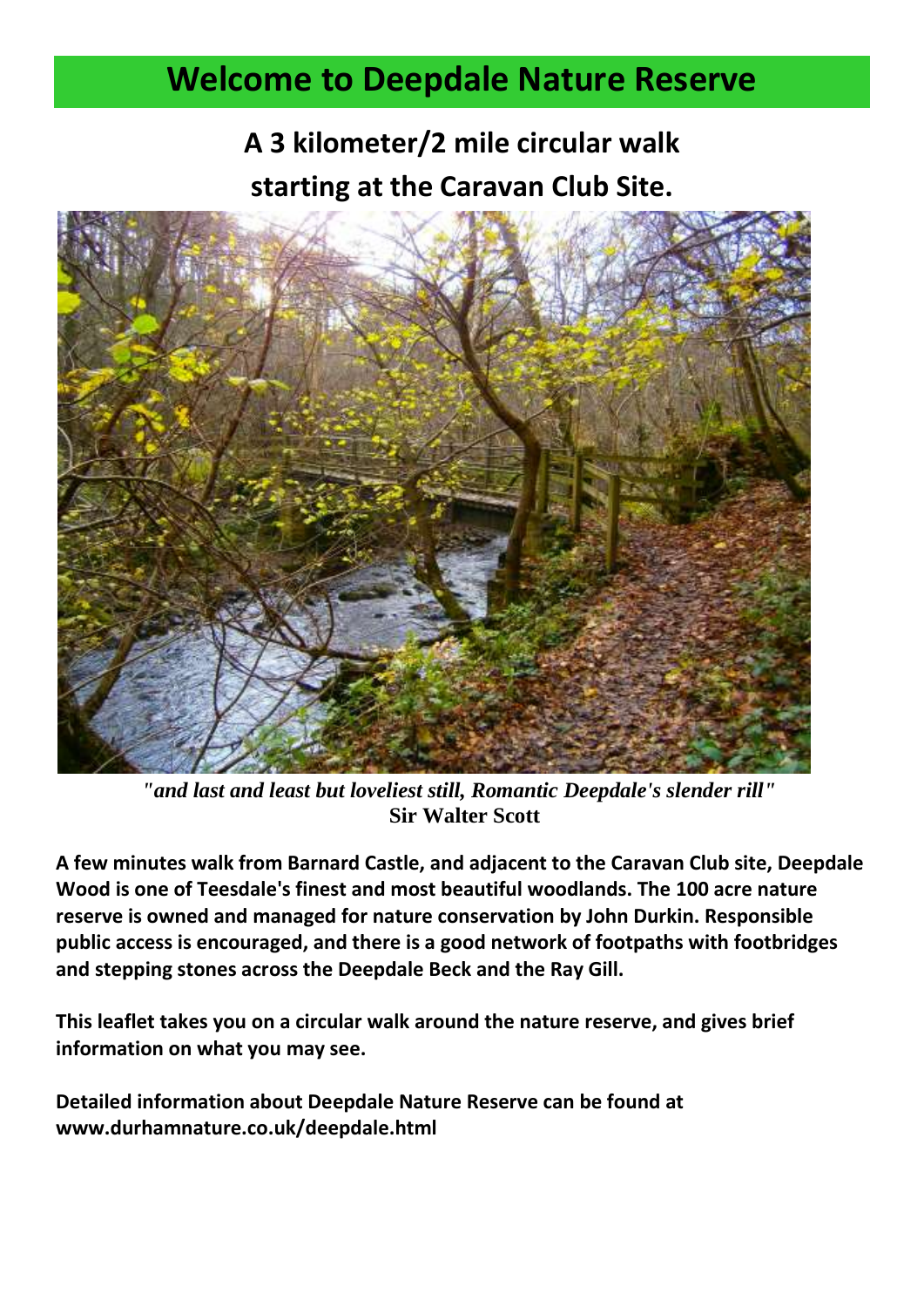**Leave the Caravan Club site by the pedestrian gate on Lartington Lane. Stay on the verge and head downhill. After a couple of metres you enter the wood by a footpath on your right and head downhill towards a footbridge over the Ray Gill. There has been a landslip on the path, caused by drainage from the caravan club site, but repairs have been made by the Friday Volunteers.**

**[At the footbridge, if you are walking into Barnard Castle, turn left without crossing the bridge, and then left again onto a straight, level, surfaced track which is a public footpath. Follow this track, with the beck on your right, for 600 metres, through the wood and meadows, until you come to Lartington Lane again. Cross the road, bearing to your left, and you will find the "Pipe Bridge" over the River Tees. Cross the bridge, and the town and castle are up the hill to your right.]**

**For the circular walk, cross the Ray Gill footbridge and turn left through an area of "coppiced" woodland. Turn right onto the level path, and after 100 metres cross the Deepdale Beck over a second footbridge. Turn right, and follow the beck upstream. The building on your left is the remains of an old shooting range from the First World War. It can be handy if there is a shower of rain. The rifle range buildings**

**The path follows the beck, until a large fallen tree has collapsed the original streamside footpath. At this point you leave the Nature Reserve, but you are still on a public footpath. Return to the Beck after the fallen tree, and stay alongside the Beck – the path becomes narrower here. After crossing a side stream, the Great Stone is through a gate on your right, a nice little spot to watch the Beck flowing over its limestone bedrock. The Great Stone is a pink granite** 



**"erratic", brought from Shap Fell by an ice sheet during the last ice age.**



**The Great Stone**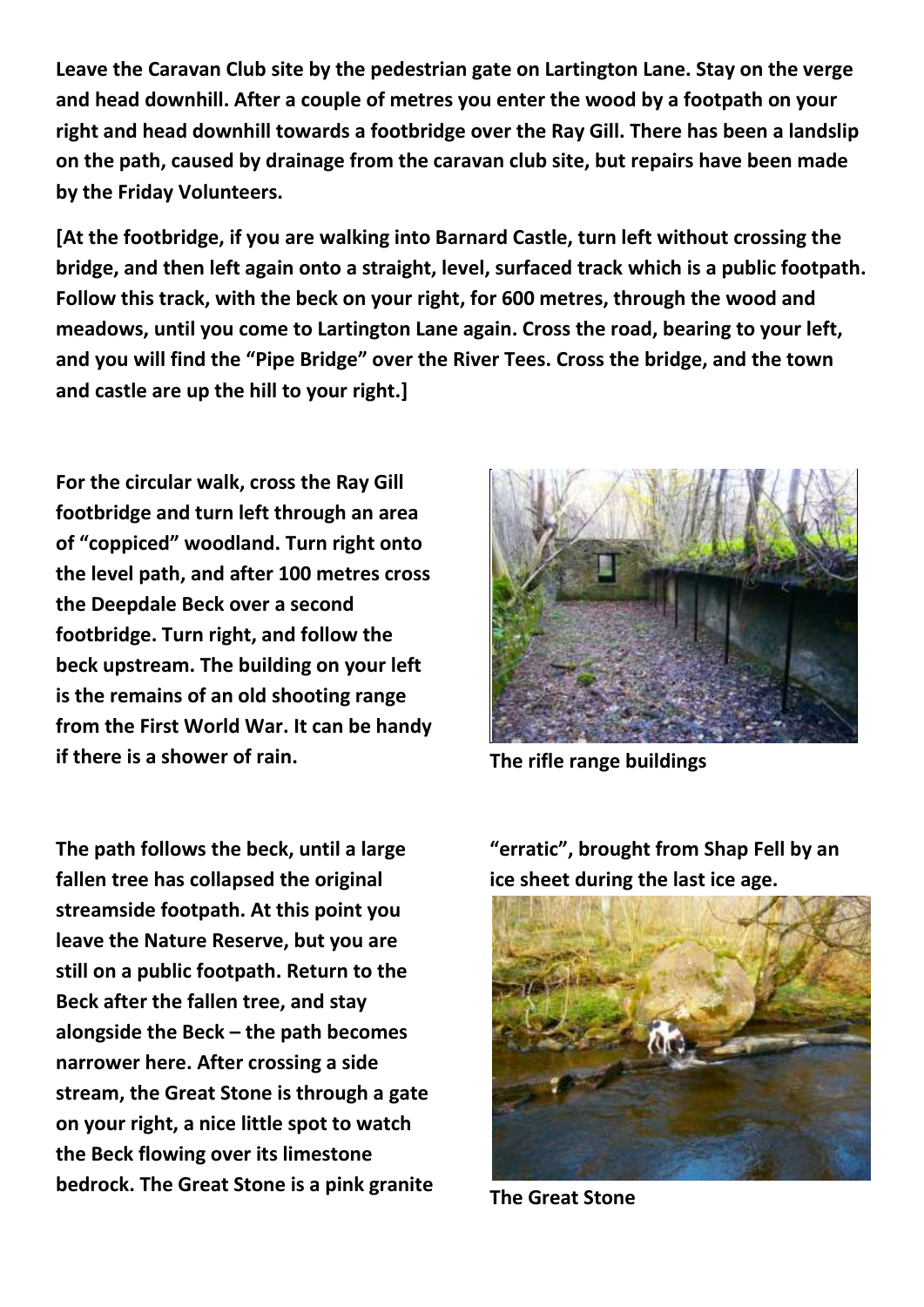**Returning to the main path, keep to your right, follow footpath signs, and you will come to a stile over a fence and the ford over the beck. This can usually be paddled in trainers or boots in summer, but the beck is liable to spate and bare feet or wellies may be necessary. If the water is low, small fossils, "crinoids" can be found on flat, orangey coloured rocks.** 



## **The ford**

**Once across the beck, a level path continues upstream, and can be followed for several miles. Our route, now back in the nature reserve, doubles back downstream to your right, past a short and slightly scrambly section of path, and then the path improves again. Follow the path downstream to the Great Stone, where the main footpath leaves the beck and heads up the hillside to your left. This is a good area for woodland flowers. From the Pine trees at the top of the hill there is a good view over the dale. Continue on into an area of more open woodland, where there are several paths, all taking you back down to the Ray Gill Footbridge or to the Ray Gill ford, then back to the Caravan Club Site.** 

**[If you want to walk in the woods but don't want to paddle across the Deepdale Beck ford on the circular walk, then you should do the walk in the reverse direction, crossing the Ray Gill footbridge as described, but then staying on the north side of the beck instead of crossing the Deepdale Beck footbridge. When you reach the Deepdale Beck ford, you can then either return the way you came, or else continue to follow the beck upstream. This is mostly outside of the nature reserve, but is a public footpath that can be followed through the wood for several miles.]**